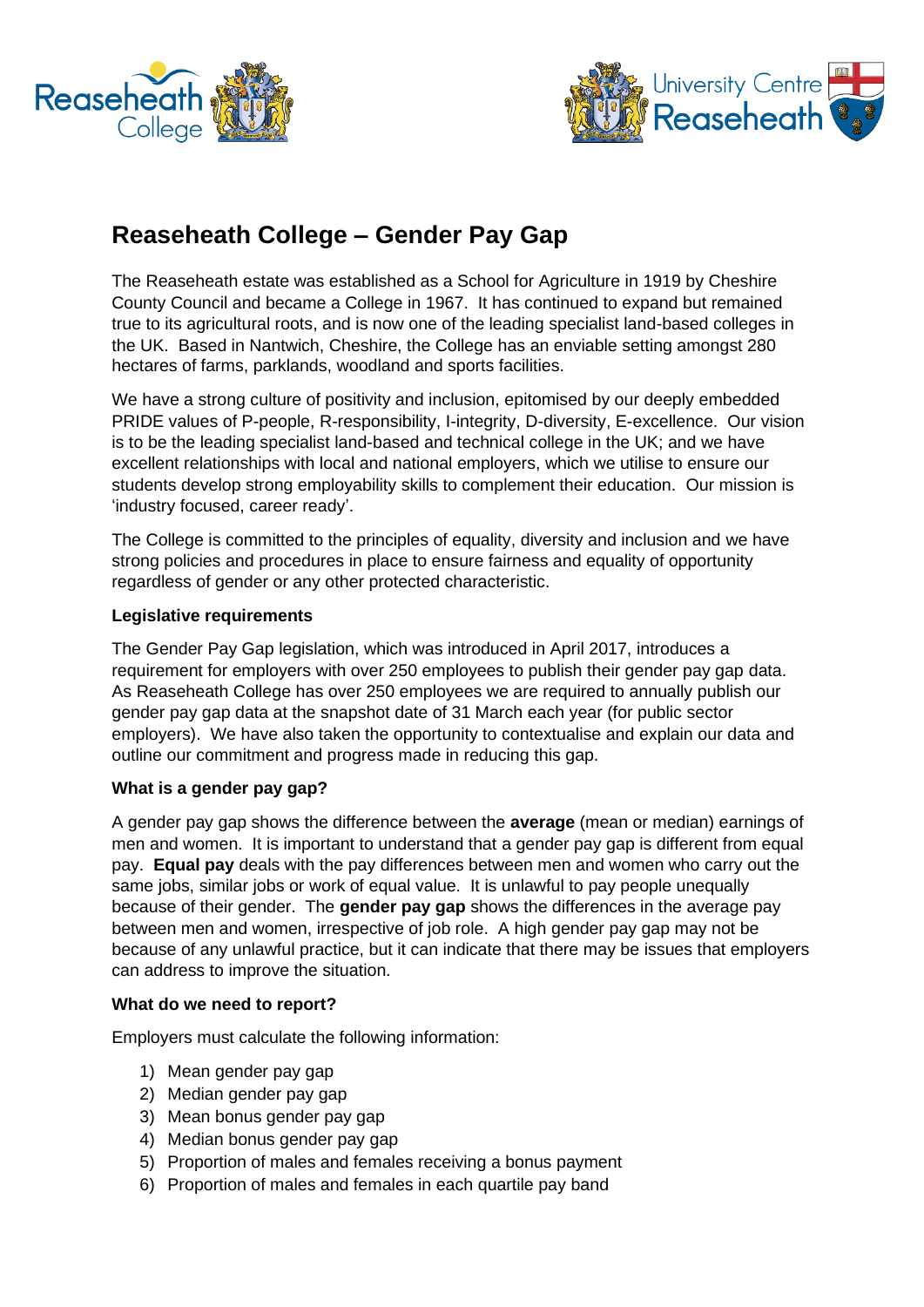



A written statement to confirm the accuracy of the calculations should accompany this

## **Reaseheath College's Gender Pay Gap**

Reaseheath College has pay bandings for teaching staff, which vary, according to the level of responsibility that staff have. Each banding has a set pay range with spinal points between. Progression is based on good performance assessed through Staff Personal Development Reviews (Appraisals) and teaching and learning assessments conducted throughout the year. Similar bandings exist for the majority of support staff roles. Some bespoke roles are benchmarked against internal bandings and external markets when arriving at a salary scale, a few roles are on spot salaries.

## **Gender Pay Gap Information – Mean and Median**

## **(1) Mean Gender Pay Gap**

The mean is the average and is a useful way of reflecting the full earnings distribution. It is the sum of the hourly rates for both genders divided by the number in the list. What is then reported is the percentage difference between the mean hourly rate for males (£14.67) and the mean hourly rate for females (£12.60). Both have slightly increased from last year.

|               | Mean hourly rate | Mean hourly rate |  |
|---------------|------------------|------------------|--|
|               | male             | female           |  |
| April 2020/21 | £14.67           | £12.60           |  |
| April 2019/20 | £14.41           | £12.27           |  |
| April 2018/19 | £14.42           | £12.19           |  |
| April 2017/18 | £14.13           | £12.34           |  |
| April 2016/17 | £13.85           | £11.57           |  |

Reaseheath College's Mean Gender Pay Gap is **14.1% in favour of males**, slightly lower than last year which was 14.8%. The College has managed to slightly increase its mean hourly rate for female staff but is still finding that its Inclusive Learning Practitioner, Catering and Domestic roles in the organisation are predominately occupied by females. The increase in national minimum wage this year is likely to have also impacted and assisted in reducing the gap.

The college continues to pay enhanced salaries within the predominately male Engineering and Construction departments to attract candidates and compete with industry. A number of initiatives have been introduced to support internal progression and CPD opportunities to address turnover and stabilise staffing. However, within these particular areas market supplements are still required to bring education salaries a step nearer to what industry are paying.

At April 2020, the UK's mean gender pay gap figure was reported as 15.5%, a significant fall from April 2019 when it was 17.4% for all employees.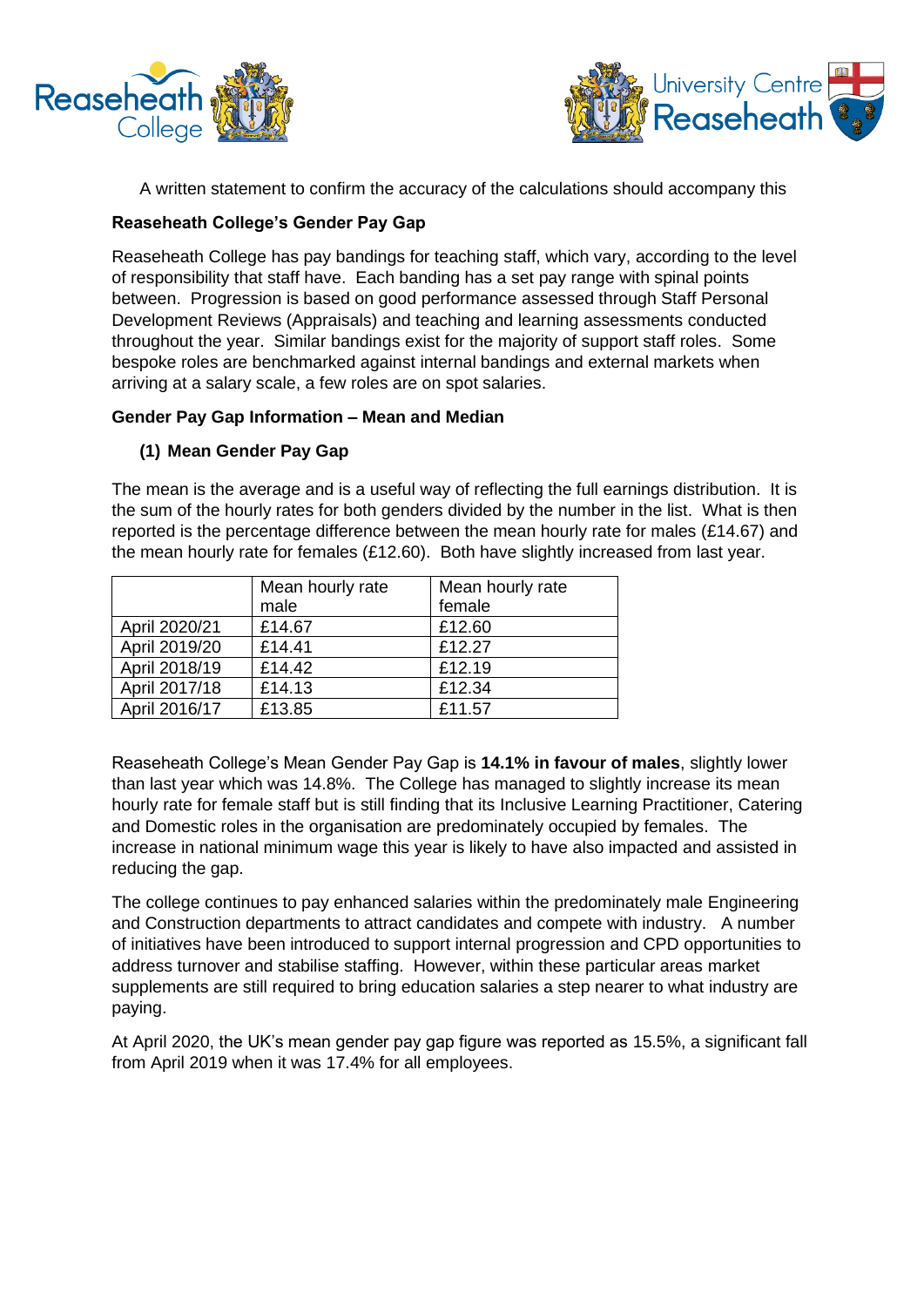



# **(2) Median Gender Pay Gap**

The median is the middle occurring value where values are listed in numerical order from lowest to highest. What is then reported is the percentage difference between the median hourly rate for men (£13.15) and the median hourly rate for women (£12.41). Compared to last year the median hourly rate for men has decreased whilst the median hourly rate for women has increased.

It is a good representation of the typical difference as it is less affected by a small number of very high earners. Currently our three senior paid positions within the College are male, which impacts on the mean and median calculations.

Reaseheath College's Median Gender Pay Gap is **5.6% in favour of males**, a significant decrease from previous years in favour of males.

|               | Median hourly rate | Median hourly rate |  |
|---------------|--------------------|--------------------|--|
|               | male               | female             |  |
| April 2020/21 | £13.15             | £12.41             |  |
| April 2019/20 | £13.67             | £12.26             |  |
| April 2018/19 | £13.47             | £12.39             |  |
| April 2017/18 | £13.43             | £12.92             |  |
| April 2016/17 | £13.03             | £12.21             |  |

When pay is analysed by bandings, average pay gaps are significantly smaller than the overall figure: in some bandings there is no gap or the gap is in favour of females.

# **(3) Mean Gender Bonus pay gap**

These calculations look at any bonus payments made in the 12-month period from April 2020 to March 2021. Reaseheath College operates incremental progression within a salary banding based on performance, irrespective of gender. Bonus payments for outstanding performance have been removed following staff consultation and request for more equitable reward and recognition initiatives. Therefore no bonuses were paid during this period.

# **(4) Percentage of males and females in quartile pay bands**

These are calculated by ranking all employees by their hourly rate of pay from lowest to highest and then dividing them into four even groups or quartiles, then looking at the percentage of males and females in each quartile.

Despite positive actions, the quartiles have remained quite similar. Our top two quartiles have remained static. Our lower middle and lower quartiles continue to be predominately female and predominately fractional contracts.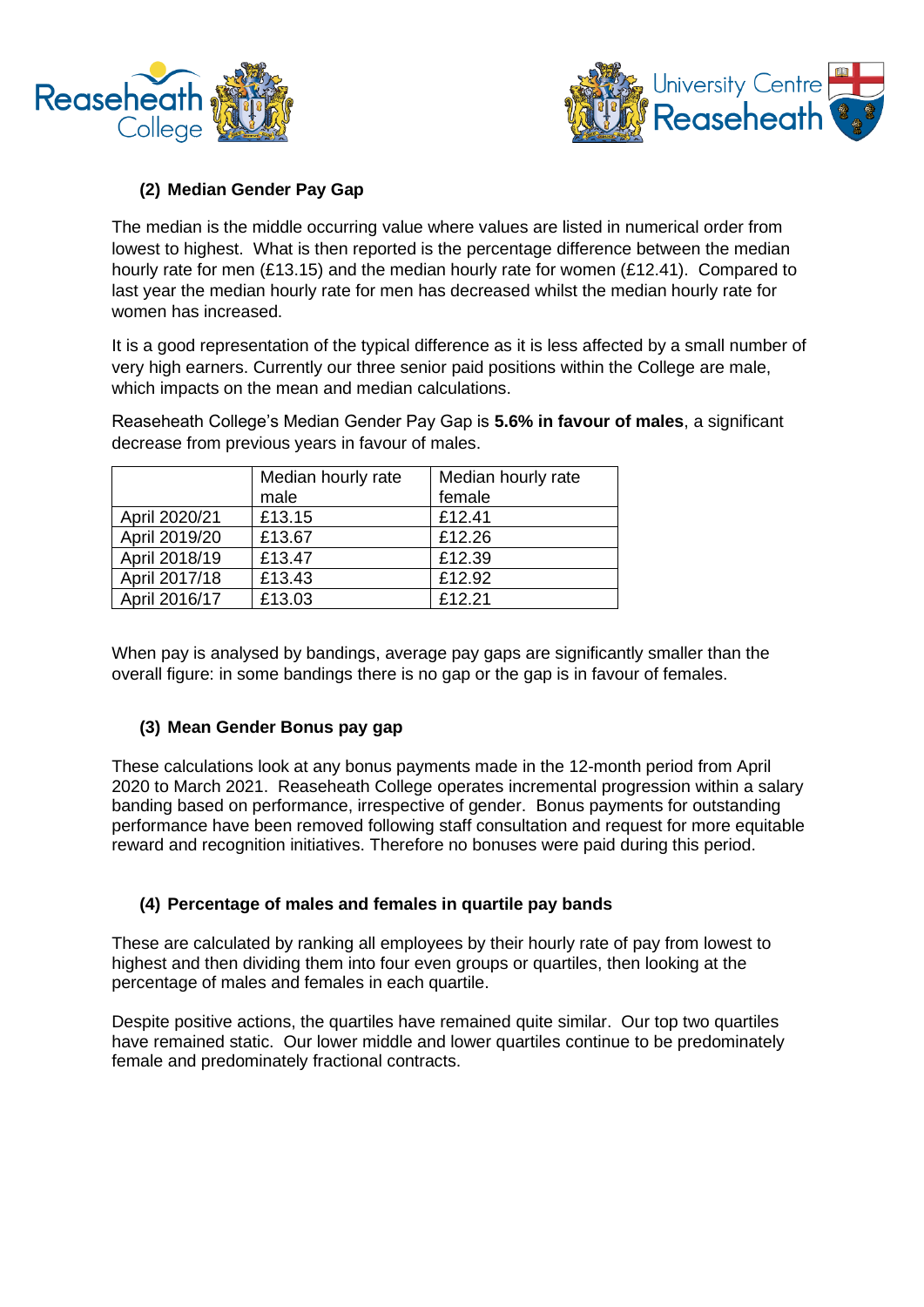



| <b>LOWER</b>     | <b>LOWER</b><br><b>MIDDLE</b> | <b>UPPER</b><br><b>MIDDLE</b> | <b>UPPER</b>  |
|------------------|-------------------------------|-------------------------------|---------------|
|                  |                               |                               |               |
| 73%<br>(was 72%) | 72%<br>(was 76%)              | <b>57%</b><br>(same)          | 51%<br>(same) |
| 27%              | 28%                           | 43%                           | 49%           |
| (was 28%)        | (was 24%)                     | (same)                        | (same)        |

There are proportionately more female than male staff in all quartiles, but a closer balance within the upper two quartiles.

## **Reaseheath College's commitment to eradicating the gender pay gap**

Reaseheath College and its Executive leadership team are committed to fair pay irrespective of gender, and continue to drive positive action in key areas.

The College continues to be impacted by the national staffing shortages in specialist areas such as Engineering and Construction which have led to increased salaries in these areas to attract staff from industry. Whilst positive marketing did try to attract females into these areas, the majority of candidates were male entering lecturing and instructing roles.

Going forward the College is still committed to driving initiatives and changes to address its pay gap further. We will:

- Continue to drive gender pay and gender equality through our Equality and Diversity Action plan
- Continue to review and benchmark our salaries
- Continue to use our job evaluation process to ensure that new roles are benchmarked fairly within the pay structure and any pay differences are addressed
- Continue to ensure that we are supportive of women returning to work by offering options such as job share, term time working and other flexible options